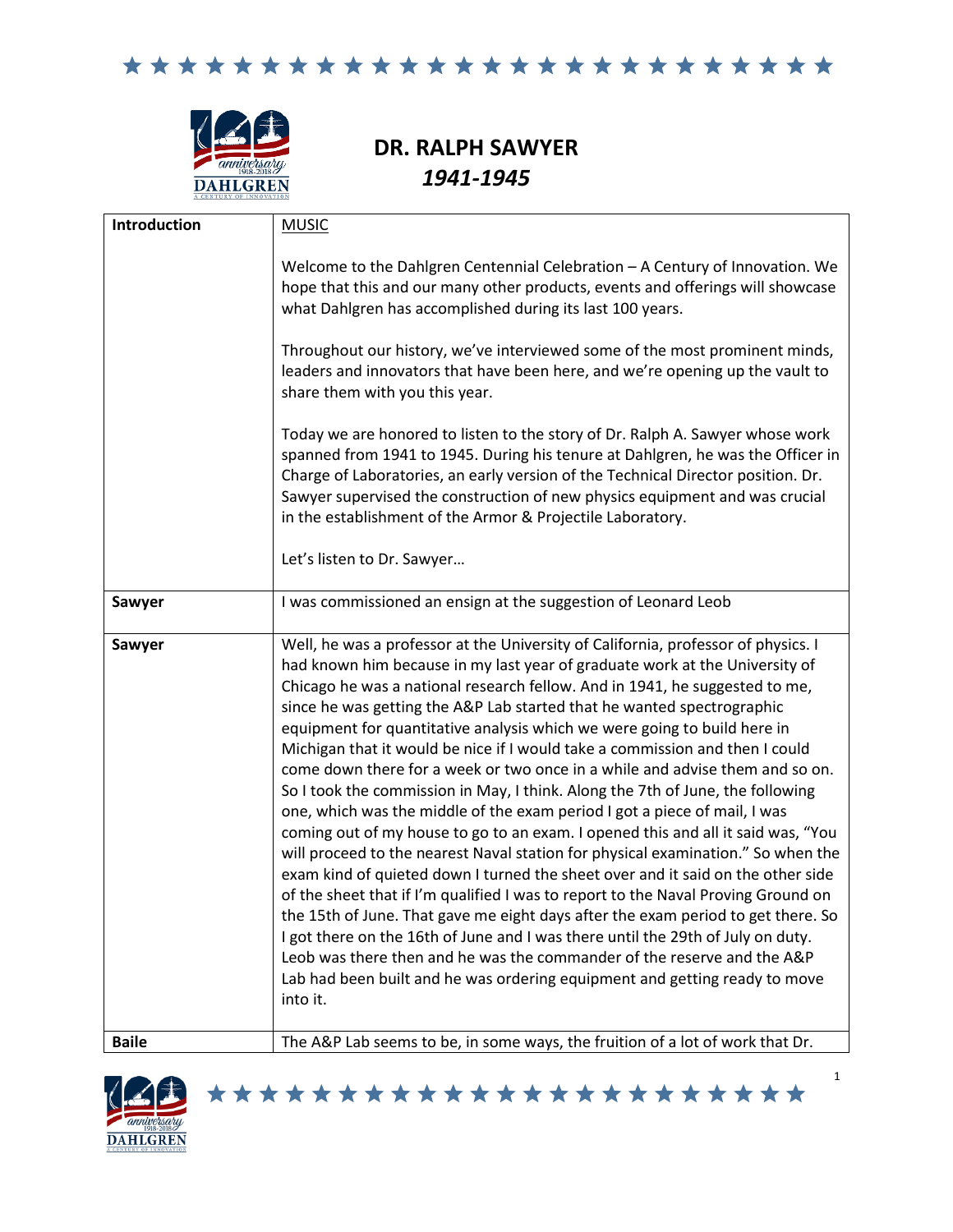|              | Thompson has put into the station since he came in 1923, I think.                                                                                                                                                                                                                                                                                                                                                                                                                                                                                                                                                                                                                                                                                                                                                                                                                                                                                                                                                                                                                                                                                                                                                                                             |
|--------------|---------------------------------------------------------------------------------------------------------------------------------------------------------------------------------------------------------------------------------------------------------------------------------------------------------------------------------------------------------------------------------------------------------------------------------------------------------------------------------------------------------------------------------------------------------------------------------------------------------------------------------------------------------------------------------------------------------------------------------------------------------------------------------------------------------------------------------------------------------------------------------------------------------------------------------------------------------------------------------------------------------------------------------------------------------------------------------------------------------------------------------------------------------------------------------------------------------------------------------------------------------------|
| Sawyer       | Oh yes, Thompson was the chief scientist there for all that time until 1945 and<br>he had gotten the idea from measurements that had been done from the main<br>proof line that penetration and armor quality, and so forth could be tested in<br>small scale and scaled up. And so he persuaded the Navy, through the Chief of<br>Ordnance to build a small lab which would do small scale work which could be<br>scaled up to save using heavy guns and heavy armor for all the test work.                                                                                                                                                                                                                                                                                                                                                                                                                                                                                                                                                                                                                                                                                                                                                                  |
| <b>Baile</b> | That was a critical point, I noticed, in Dr. Thompson's history. It seems that<br>when he came to the station, his development of the small scale testing saved<br>the Navy at a time when proof and testing was losing favor with the<br>government officials after World War I, it seems there was no great allocation<br>of funds for that sort of thing.                                                                                                                                                                                                                                                                                                                                                                                                                                                                                                                                                                                                                                                                                                                                                                                                                                                                                                  |
| Sawyer       | Yes, Thompson was very active. He was there for years and he went to the<br>Proving Grounds from a professorship in physics at Kalamazoo College at<br>Western Michigan and I had known him a little there before he went to the<br>Proving Ground. Well, Loeb was ordered down to do this job and then they<br>decided since the university was going to build this quantitative spectrographic<br>job, of which I was the expert that they would release me from active duty and I<br>could go back and get it ready. Then the war broke out, as you know, and<br>shortly after that I got another set of orders. This time somebody had told them<br>that universities had semesters so I got the orders on the 15th of December, I<br>guess, to report on the 16th of February at the end of the semester.<br>When I got there, Leob was gone.<br>I have a memo from Hendrick here somewhere about this on something that I<br>requested. Hendrick said, "Well there was a time sure change - one officer in<br>charge of the A&P Lab left in a rage because I wanted to send one metallurgist<br>out on an inspection trip." I had asked to have sent around and he wanted to<br>send some around and so he was in favor of it this time. Leob had gone. |
| <b>Baile</b> | Was Leob primarily a scholar?                                                                                                                                                                                                                                                                                                                                                                                                                                                                                                                                                                                                                                                                                                                                                                                                                                                                                                                                                                                                                                                                                                                                                                                                                                 |
| Sawyer       | Well he, yes, he was a scholar, I guess, he was a physicist of considerable<br>repute, of right in California. On the discharge through gases, he wrote a book<br>on it. But he had been in the reserves until 1940 at the University of California<br>for a very long time and he got a lot of physics students into the reserves so<br>quite a number of them turned up at Dahlgren. But he had at least three jobs<br>during the Navy $-$ I've got a letter here I can probably $-$ a friend of mine had<br>written and said that Marney, that's another student of Loeb's, who was my<br>second in command - Marney will be interested to know that Loeb passed                                                                                                                                                                                                                                                                                                                                                                                                                                                                                                                                                                                           |



\*\*\*\*\*\*\*\*\*\*\*\*\*\*\*\*\*\*\*\*\*\*\*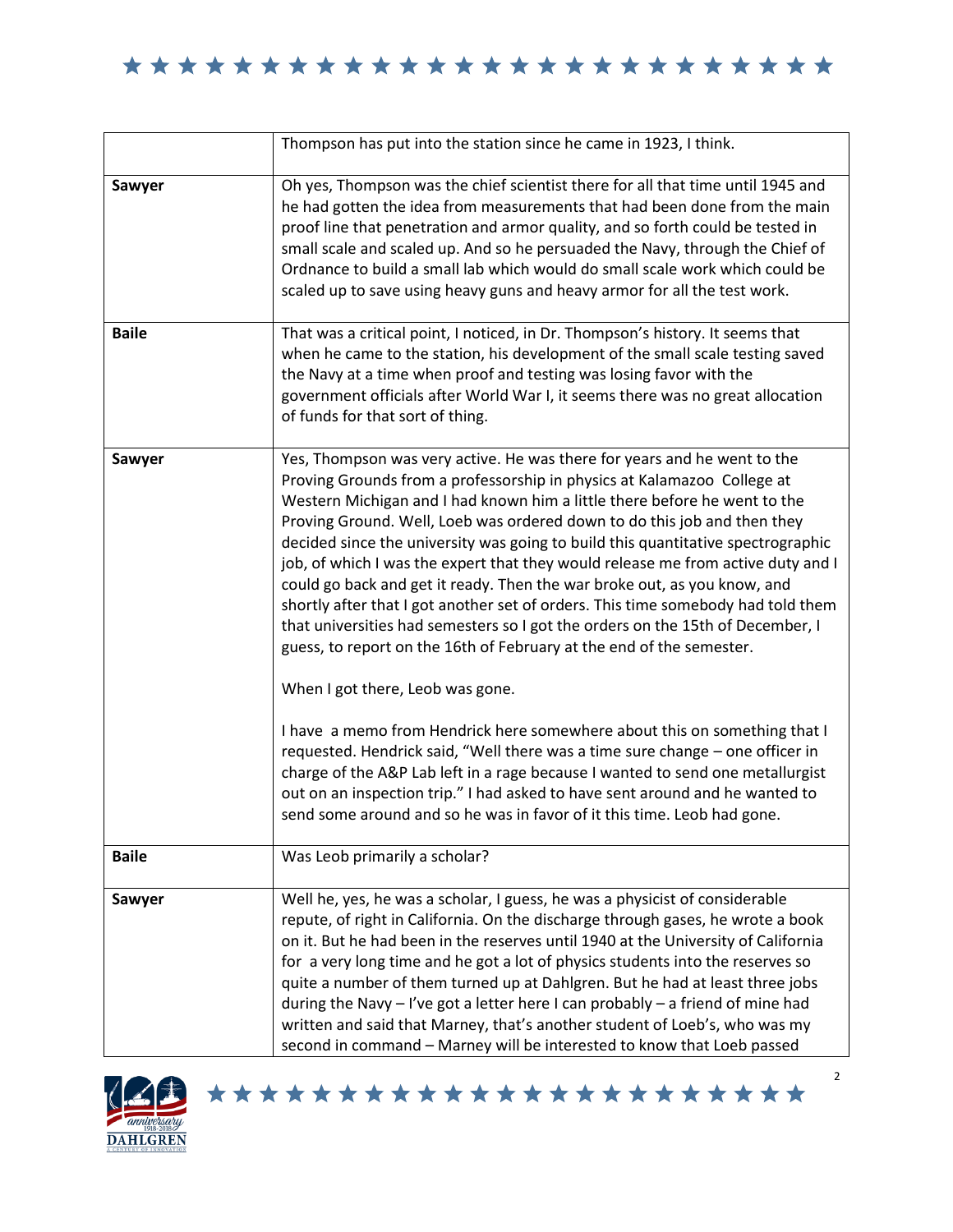|              | through here, this was London, had through here under a considerable cloud.                                                                                                                                                                                                                                                                                                                                                                                                                                                            |
|--------------|----------------------------------------------------------------------------------------------------------------------------------------------------------------------------------------------------------------------------------------------------------------------------------------------------------------------------------------------------------------------------------------------------------------------------------------------------------------------------------------------------------------------------------------|
|              | He had got fired from three different jobs during the war but he always ended<br>up with another one and was promoted to Captain and did all right.                                                                                                                                                                                                                                                                                                                                                                                    |
| <b>Baile</b> | Well, it's interesting that a man with this temperament almost prima donna<br>type of temperament could have gotten to be Captain. Did he retire with rank?                                                                                                                                                                                                                                                                                                                                                                            |
| Sawyer       | Yes, he retired with the rank of Captain.                                                                                                                                                                                                                                                                                                                                                                                                                                                                                              |
| <b>Baile</b> | The Navy wasn't his full career though, was it?                                                                                                                                                                                                                                                                                                                                                                                                                                                                                        |
| Sawyer       | No, he was a professional physicist.                                                                                                                                                                                                                                                                                                                                                                                                                                                                                                   |
| Sawyer       | So anyway, I got back there on the 16th of February and Leob was gone and so<br>was Thompson.                                                                                                                                                                                                                                                                                                                                                                                                                                          |
|              | Thompson went to the Bomb Site people.                                                                                                                                                                                                                                                                                                                                                                                                                                                                                                 |
|              | He went to NORDEN as director of research and actually discovered they had<br>gotten me back there to fill both of those jobs.                                                                                                                                                                                                                                                                                                                                                                                                         |
| <b>Baile</b> | That brings up an interesting point. In researching your background, you were<br>de facto chief scientist or technical director as far as responsibilities were<br>concerned at that time.                                                                                                                                                                                                                                                                                                                                             |
| Sawyer       | That's right. As far as de facto I was chief scientist then.                                                                                                                                                                                                                                                                                                                                                                                                                                                                           |
| <b>Baile</b> | All the hats were on your head? In that regard?                                                                                                                                                                                                                                                                                                                                                                                                                                                                                        |
| Sawyer       | That's right. There was another man name Riffolts.                                                                                                                                                                                                                                                                                                                                                                                                                                                                                     |
|              | Nils Riffolt.                                                                                                                                                                                                                                                                                                                                                                                                                                                                                                                          |
|              | He had charge of a small lab called the experimental laboratory. But he was not<br>a trained physicist, he was really an instrument maker and a smart man with<br>instruments and so on and he had that job and he was there all through the<br>war, technically he came under my supervision but I never bothered him much.<br>What he did really was little jobs for the proof and test work if they wanted<br>something set up, measured or something like a telescope or so on, he did all<br>kinds of handy little jobs for them. |
| <b>Baile</b> | What size staff did you find yourself working with? What type of immediate                                                                                                                                                                                                                                                                                                                                                                                                                                                             |

\*\*\*\*\*\*\*\*\*\*\*\*\*\*\*\*\*\*\*\*\*\*\*

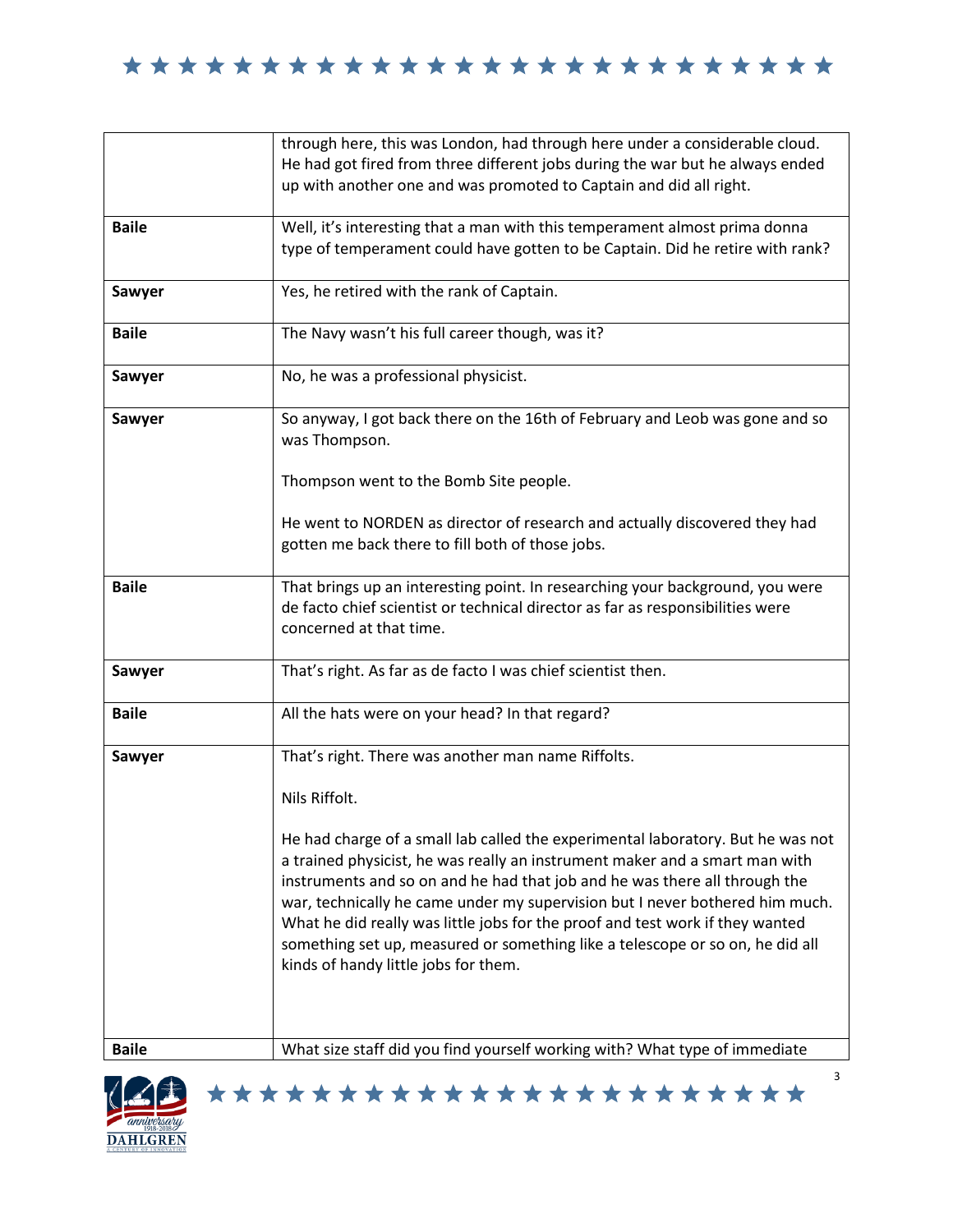|              | subordinates did you have?                                                                                                                                                                                                                                                                                                                                                                                                                                                                                                                                                                                                                                                                                                                                                                                                                                                                                                                                           |
|--------------|----------------------------------------------------------------------------------------------------------------------------------------------------------------------------------------------------------------------------------------------------------------------------------------------------------------------------------------------------------------------------------------------------------------------------------------------------------------------------------------------------------------------------------------------------------------------------------------------------------------------------------------------------------------------------------------------------------------------------------------------------------------------------------------------------------------------------------------------------------------------------------------------------------------------------------------------------------------------|
| Sawyer       | I think the staff was about 8 or 10 when I got there. A couple of mechanics, a<br>secretary, half a dozen officers.                                                                                                                                                                                                                                                                                                                                                                                                                                                                                                                                                                                                                                                                                                                                                                                                                                                  |
| <b>Baile</b> | And you have been sent here this year to work on the spectroscope?                                                                                                                                                                                                                                                                                                                                                                                                                                                                                                                                                                                                                                                                                                                                                                                                                                                                                                   |
| Sawyer       | Spectrographic equipment.                                                                                                                                                                                                                                                                                                                                                                                                                                                                                                                                                                                                                                                                                                                                                                                                                                                                                                                                            |
| <b>Baile</b> | That was to be installed in the A&P Lab?                                                                                                                                                                                                                                                                                                                                                                                                                                                                                                                                                                                                                                                                                                                                                                                                                                                                                                                             |
| Saywer       | Yes, I was very active at that time in spectrochemistry in steel. I developed a<br>process here by which we could analyze steel samples very quickly. I mean<br>quickly, they can do it in 30 seconds. We can take a sample out of the steel<br>foundry and have an answer in 30 seconds - an analysis. So Navy wanted a set<br>of that equipment - that's what really got me in there to begin with.<br>Armor steel, as you know, is an alloy steel and it has a half dozen different kinds<br>of alloys in it, widely varying in percents. We could handle a small amount<br>which are also involved in steel. I don't know, I expect that spectrochemical<br>equipment may still be in the A&P Lab.<br>Although they may have improved it, it's been improved since then, we had to<br>do it photographically and develop the plates and read them with a<br>microphotometer. Now they've got a completely electrified electronic readout<br>so it's much faster. |
| <b>Baile</b> | In assuming the job you took a look at the potential that you saw at the A&P Lab<br>reports and wrote it's primary mission yourself.                                                                                                                                                                                                                                                                                                                                                                                                                                                                                                                                                                                                                                                                                                                                                                                                                                 |
| Sawyer       | Yes, I think I wrote that myself. But on the basis of that it was the, let's see, this<br>is from the inspector, this is from Hedrick.                                                                                                                                                                                                                                                                                                                                                                                                                                                                                                                                                                                                                                                                                                                                                                                                                               |
| <b>Baile</b> | In other words, Hedrick didn't interfere with you, he definitely accepted your<br>ideas, as far as the mission of the Laboratory?                                                                                                                                                                                                                                                                                                                                                                                                                                                                                                                                                                                                                                                                                                                                                                                                                                    |
| Sawyer       | I saw very little of Hedrick, I saw very little of the ordnance officer who is the<br>next in charge. I'll tell you how little I saw of him. One of them got me in for<br>some reason, they'd changed every two or three years and he said,<br>"Commander I want to tell you about precedence in the Navy." He said,<br>"Sometime I might be - the Ordnance Officer might be away - and I'd be in<br>charge or I might be away and the Experimental Officer would be in charge and<br>we might eventually get down to where an ensign was in charge." He said he<br>might get an idea in his head and order an air conditioner in his office. He said,                                                                                                                                                                                                                                                                                                               |



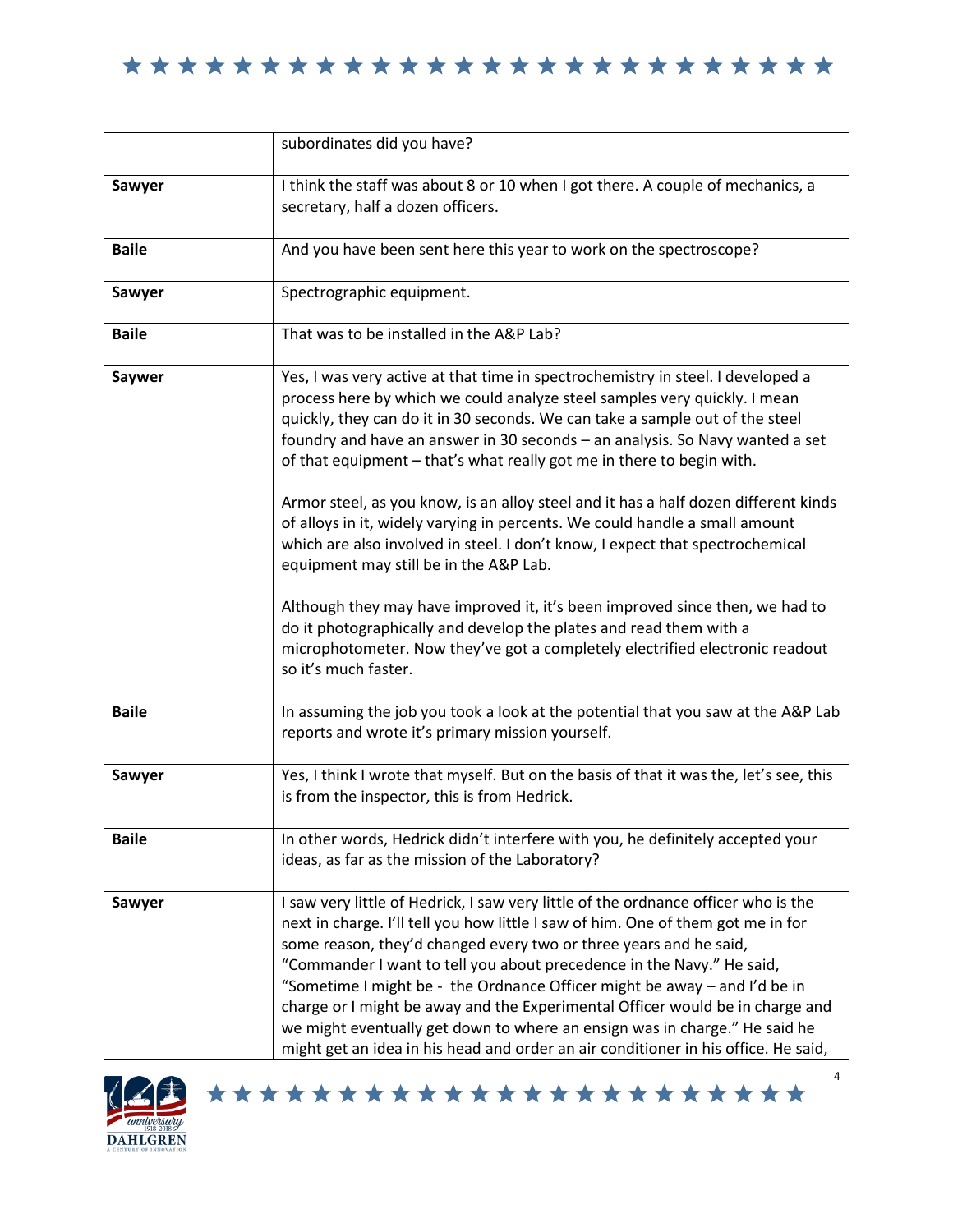

|              | "I want to tell you Commander, if anybody has an air conditioner here it'll be<br>first the inspector and second myself. I said, "Yes sir" and came back to my<br>office which had been air conditioned for two years.                                                                   |
|--------------|------------------------------------------------------------------------------------------------------------------------------------------------------------------------------------------------------------------------------------------------------------------------------------------|
|              | It had to be because we had a big metallurgical lab and you have to have air<br>conditioning to do metallurgy.                                                                                                                                                                           |
| <b>Baile</b> | Did he ever find out that you had air conditioning?                                                                                                                                                                                                                                      |
| Sawyer       | No. I didn't tell him - he'd never been in the place. That's how much they<br>bothered me down there.                                                                                                                                                                                    |
| <b>Baile</b> | That's very interesting because Captain Hedrick definitely had a reputation for<br>being somewhat totalitarian - at best. And why did you think he left you alone,<br>did he have a respect for your position or do think a lack of interest. How did he<br>regard you in your function? |
| Sawyer       | I think he had a good opinion of me but he felt really that this was a proof and<br>test place and that they were there to test ammunition, projectiles, and armor<br>and not to do research work. Let the steel companies do the research work.                                         |
| <b>Baile</b> | A number of the Chiefs of Ordnance came through Dahlgren a post-graduate<br>officers.                                                                                                                                                                                                    |
| Sawyer       | Yes, that's right.                                                                                                                                                                                                                                                                       |
|              | And I don't think anybody got much of a chance to be in an RE in the Bureau of<br>Ordnance unless he had been a student officer at Dahlgren.                                                                                                                                             |
| <b>Baile</b> | I think the experience, from what I've read left a great deal of - made the<br>individuals aware of the necessity for proof and testing and for the developing<br>experimental with our laboratory environment work.                                                                     |
| Sawyer       | Oh, I think so.                                                                                                                                                                                                                                                                          |
| <b>Baile</b> | Line officers seemed to be hostile to the function of a proving ground.                                                                                                                                                                                                                  |
| Sawyer       | I think some of them do but the people who get at the research office and<br>ordnance work out of the way. I believe it was Arleigh Burke. You've heard of<br>Burke have you?                                                                                                            |
| <b>Baile</b> | I've heard of him.                                                                                                                                                                                                                                                                       |
| Sawyer       | He had a destroyer division during the war and he was always reporting back to                                                                                                                                                                                                           |

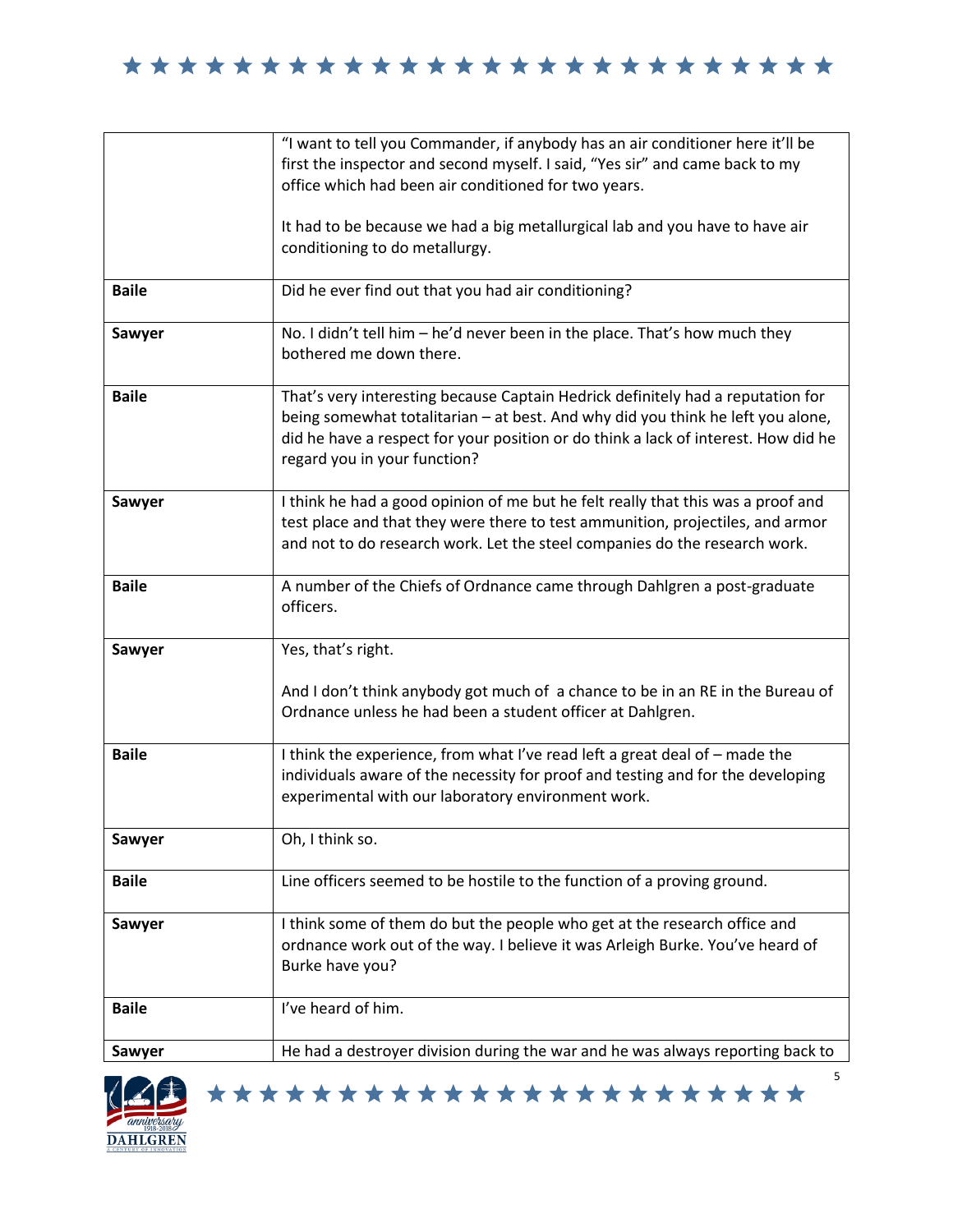|              | the Commander, "I'm proceeding at 34 knots" which was top speed. But Burke,<br>he was very strong on research. I got to know him when he was the research<br>desk at the Bureau and I used to talk to him some and finally he got hold of me<br>just after the Japs surrendered. He said, "I'm going to take you out to Inyokern<br>to see what they're building out there for a new lab.<br>He said the old buzzard can't do anything about it now $-$ the war is over.<br>Hedrick you know how to come to the Proving Ground from a desk in the<br>Bureau and he'd got an agreement when he took the job that they would never<br>transfer anybody away from any reserve officer away from the Proving Grounds<br>as long as the war lasted. |
|--------------|------------------------------------------------------------------------------------------------------------------------------------------------------------------------------------------------------------------------------------------------------------------------------------------------------------------------------------------------------------------------------------------------------------------------------------------------------------------------------------------------------------------------------------------------------------------------------------------------------------------------------------------------------------------------------------------------------------------------------------------------|
| <b>Baile</b> | That would have made him very popular indeed.                                                                                                                                                                                                                                                                                                                                                                                                                                                                                                                                                                                                                                                                                                  |
| Sawyer       | I think only two reserve officers got out of Dahlgren during the whole war. One<br>of them was Bradberry - CDR you know, Bradberry's name - anyway he became<br>director of Los Alamos.<br>Parsons took him away.<br>Parsons was there for quite a bit of time during the war as experimental officer.                                                                                                                                                                                                                                                                                                                                                                                                                                         |
|              | But he was pulled into two or three big jobs, you know, he was on the, mixed up<br>in the atomic bomb and also the remote fuze.                                                                                                                                                                                                                                                                                                                                                                                                                                                                                                                                                                                                                |
| <b>Baile</b> | Proximity fuze, right?                                                                                                                                                                                                                                                                                                                                                                                                                                                                                                                                                                                                                                                                                                                         |
| Sawyer       | Proximity fuze, on the development of that. One or two other jobs because he<br>was the best scientific commissioned officer the Navy had.                                                                                                                                                                                                                                                                                                                                                                                                                                                                                                                                                                                                     |
| <b>Baile</b> | While you were at Dahlgren did you get the feeling in your work in the A&P Lab<br>that this type of research was going to grow and become more of a factor in<br>Dahlgren and perhaps in Navy itself or did you, was your mind working in that<br>direction at that time?                                                                                                                                                                                                                                                                                                                                                                                                                                                                      |
| Sawyer       | Somewhere I can find a memo that I wrote to the Commanding Officer at the<br>end of the war and I didn't intend to take the civilian position with the Navy in<br>research because I was convinced their research program hadn't been<br>developed sufficiently.                                                                                                                                                                                                                                                                                                                                                                                                                                                                               |
|              | I want something I can say when people ask me. Well, one thing we can tell you<br>right off that's easy, "We developed the process of case hardening STS armor -<br>that's special treatment armor used in thin sheets for splinter shields on 5" guns<br>and for armor airplane protection and all like that. We developed that process,<br>in fact we were probably one of the biggest development in the Navy who use                                                                                                                                                                                                                                                                                                                       |



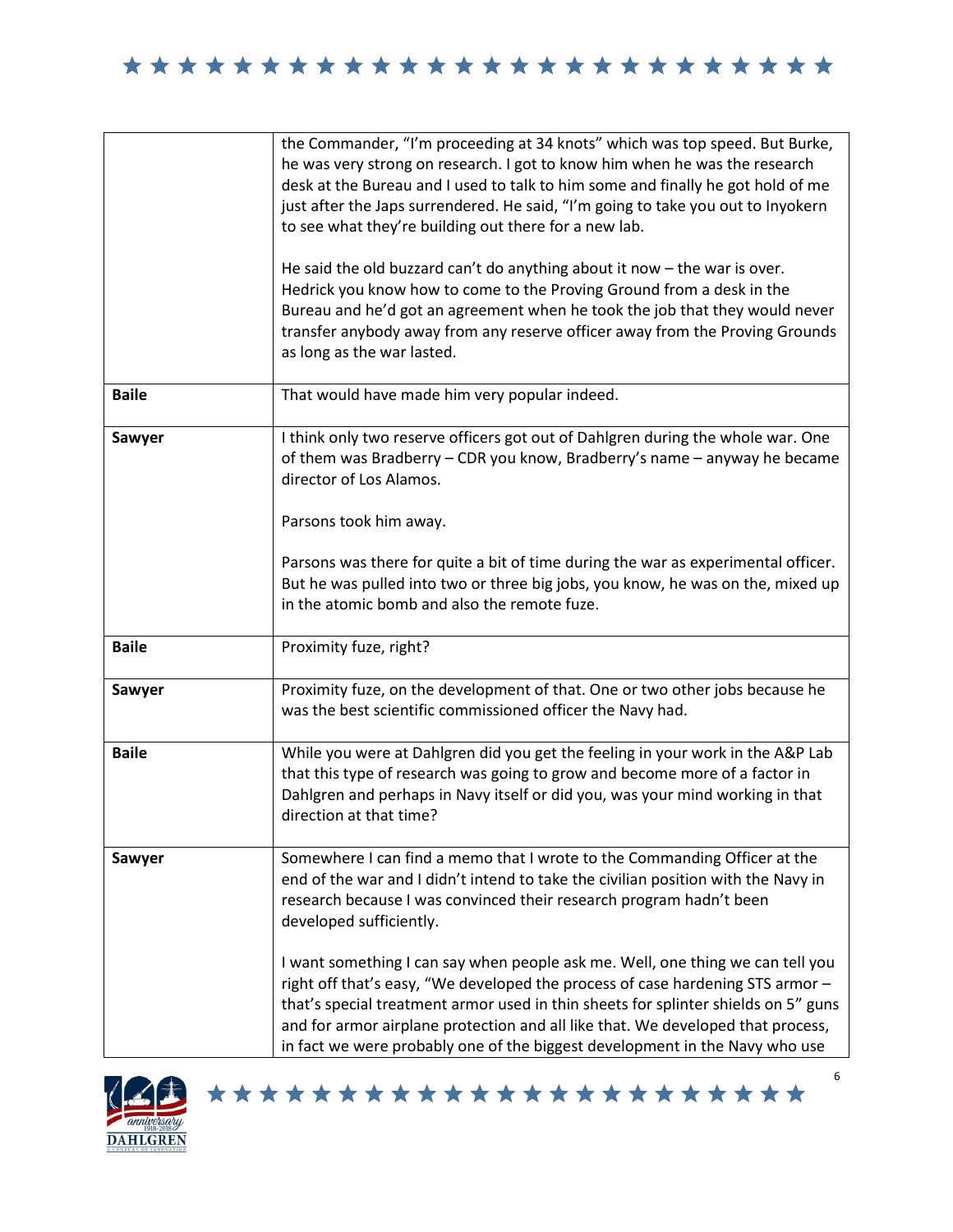|              | that for splinter protection and small arm protection and so on. But nobody<br>knows but me.                                                                                                                                                                                                                                                                                                                                                                                                                                                                                                                                                                                                                                                                                                                                                                                                                               |
|--------------|----------------------------------------------------------------------------------------------------------------------------------------------------------------------------------------------------------------------------------------------------------------------------------------------------------------------------------------------------------------------------------------------------------------------------------------------------------------------------------------------------------------------------------------------------------------------------------------------------------------------------------------------------------------------------------------------------------------------------------------------------------------------------------------------------------------------------------------------------------------------------------------------------------------------------|
| <b>Baile</b> | In the same vein it might be interesting to get your opinion on what you<br>consider to be the most significant achievements of the A&P Lab during the war<br>under your supervision.                                                                                                                                                                                                                                                                                                                                                                                                                                                                                                                                                                                                                                                                                                                                      |
| Sawyer       | Well, it's a little hard to say that STS armor was one big one you had to look at.<br>The others you have to pick them out of the air. Here's light armor -<br>homogeneous light armor optimum ballistics properties were obtained in<br>homogeneous light armor by quenching in temperate place to specific hardness.<br>That was the STS job his development heat treatment nickel chrome steel make<br>it possible to treat heavy plates for uniform structure regardless of plate gauge.                                                                                                                                                                                                                                                                                                                                                                                                                               |
| <b>Baile</b> | Going back a little bit - in your naval career you were in service - the Navy for<br>about - prior to World War II, weren't you? You have a longer history then.                                                                                                                                                                                                                                                                                                                                                                                                                                                                                                                                                                                                                                                                                                                                                           |
| Sawyer       | Well, I was an ensign in World War I, would you believe?<br>I was as that time a graduate student. They were anxious to have someone who<br>knew something about optics, and they sent me to Bausch-Lomb Optical<br>Factory in Rochester but they told me that the Navy was just commandeered a<br>small optical factory in Rochester. The only technical man there is German<br>trained, German born and German trained men and they don't really trust him -<br>they expect you to take over the factory.<br>So I worked furiously there for about a year learning the optical instrument<br>business - learned a lot about it too - Then the war ended and this suspect<br>scientist - they moved the whole lab, the whole factory down to Washington<br>Navy Yard and took him along with it and he spent the rest of his career until he<br>retired as a civil servant.<br>Did you know anything about Clint Bramble? |
| <b>Baile</b> | Dr. Bramble? I only know that he was, I think Technical Director. Chief Scientist<br>or Technical Director, perhaps the name is a misnomer but he was the chief<br>functioning civilian scientist at Dahlgren for a time.                                                                                                                                                                                                                                                                                                                                                                                                                                                                                                                                                                                                                                                                                                  |
| Sawyer       | That was right after the war. He was a professor at the post graduate school at<br>the Naval Academy. During the war he used to come to Dahlgren two or three<br>days a week on detached duty. Which was a nice little arrangement for him, I'm<br>sure. But after the war, he was at Dahlgren full time as Director. I think this was<br>because the PG school move to California and he didn't want to go there.                                                                                                                                                                                                                                                                                                                                                                                                                                                                                                         |



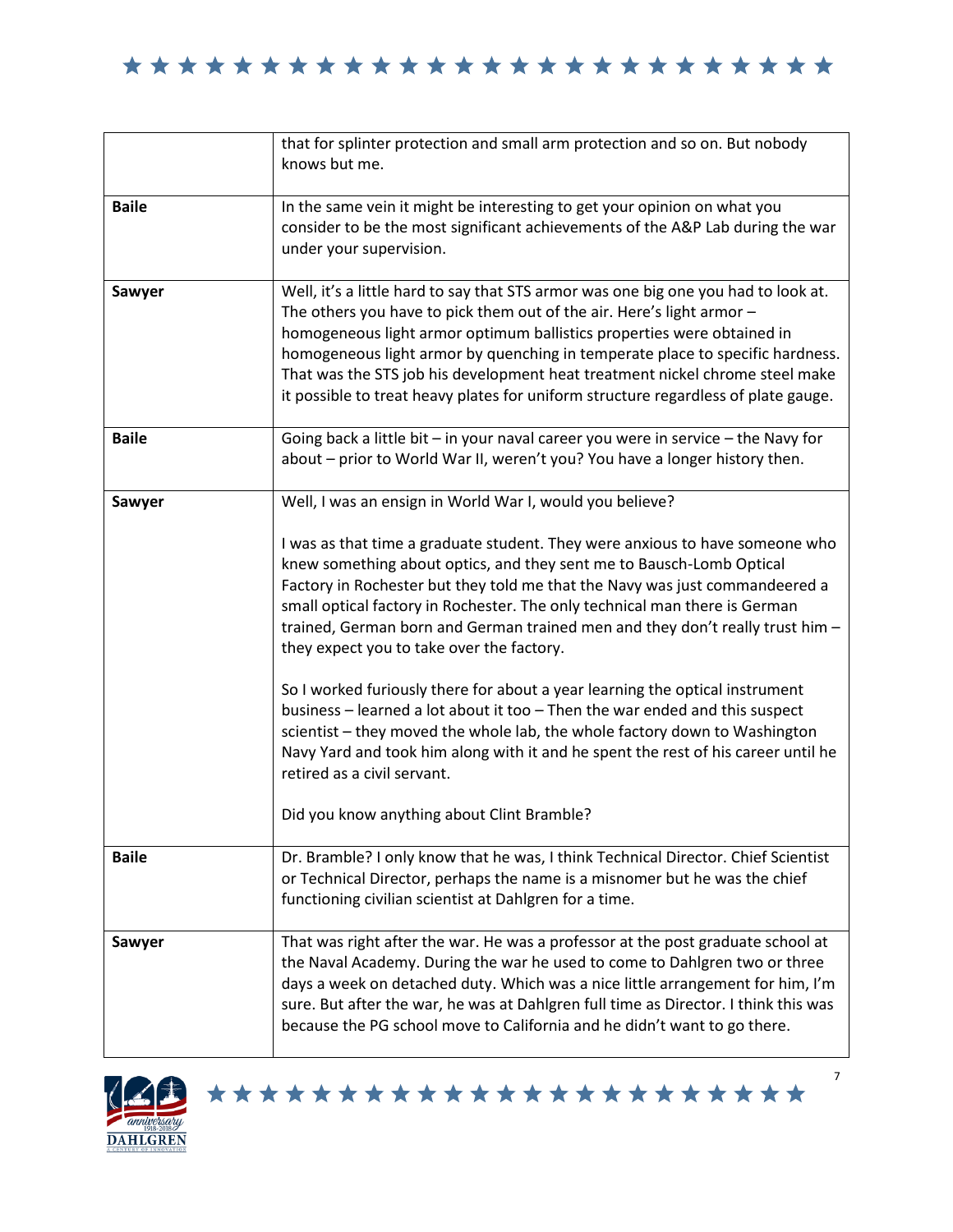| <b>Baile</b> | Did you know him during his tenure as chief scientist at Dahlgren?                                                                                                                                                                                                                                                                                                                                                                                                                                                                                                                                          |
|--------------|-------------------------------------------------------------------------------------------------------------------------------------------------------------------------------------------------------------------------------------------------------------------------------------------------------------------------------------------------------------------------------------------------------------------------------------------------------------------------------------------------------------------------------------------------------------------------------------------------------------|
| Sawyer       | No. Except that right after the war there was this advisory committee that used<br>to meet there two or three times a year and I used to see him when I was down<br>there on that. I was on scientific advisory committees at a number of places -<br>Inyokern for one, Dahlgren.                                                                                                                                                                                                                                                                                                                           |
| <b>Baile</b> | The advisory concept, are you familiar with the history of the advisory<br>committee? Evolution of it?                                                                                                                                                                                                                                                                                                                                                                                                                                                                                                      |
| Sawyer       | Well, I know that Thompson was a strong believer in getting some outside<br>advice and he set up the advisory committee at Dahlgren and when he got to<br>Inyokern he set one up there. All right, I was on one or two other advisory<br>committees and consultant committees some of which did good things and<br>some which didn't. And I was on two committees of the Air Force which were<br>instructed to recommend reorganization of scientific work of the Air Force. The<br>reason I was on two was because what the first committee recommended<br>didn't stick and so they appointed another one. |
| <b>Baile</b> | In pursuing that point you mentioned earlier in response to my question<br>concerning when Dahlgren began to noticeably delve into R&D, you mentioned<br>the advisory committee or advisory council as being an indication of that?                                                                                                                                                                                                                                                                                                                                                                         |
| Sawyer       | Well, I think that advisory committee was probably worked up between<br>Thompson and Bramble.                                                                                                                                                                                                                                                                                                                                                                                                                                                                                                               |
| <b>Baile</b> | Do you have a statement on when you may have felt R&D became noticeable at<br>Dahlgren as a separate function?                                                                                                                                                                                                                                                                                                                                                                                                                                                                                              |
| Sawyer       | I think that it was after the war, Hedrick thought proof and testing was the only<br>function they had and I think the A&P Lab had been pushed down his throat by<br>the Bureau of Ordnance more or less. We didn't particularly have a lot of work<br>but certainly got all of the officers that I wanted. I know people at the Bureau of<br>Ordnance and every once in a while I'd get a telephone call or a memo from one<br>of them that they'd got a very good man and would I like him?                                                                                                               |
| <b>Baile</b> | The Bureau of Ordnance was aware of your specialized needs?                                                                                                                                                                                                                                                                                                                                                                                                                                                                                                                                                 |
| Sawyer       | Yes.                                                                                                                                                                                                                                                                                                                                                                                                                                                                                                                                                                                                        |
| <b>Baile</b> | Then that was not going over Hedrick, it was sort of ignoring him wasn't it?                                                                                                                                                                                                                                                                                                                                                                                                                                                                                                                                |
| Sawyer       | I never got any complaint from him when somebody turned up there. He<br>probably didn't read my hand in it. I mean I wouldn't have stayed there if he                                                                                                                                                                                                                                                                                                                                                                                                                                                       |